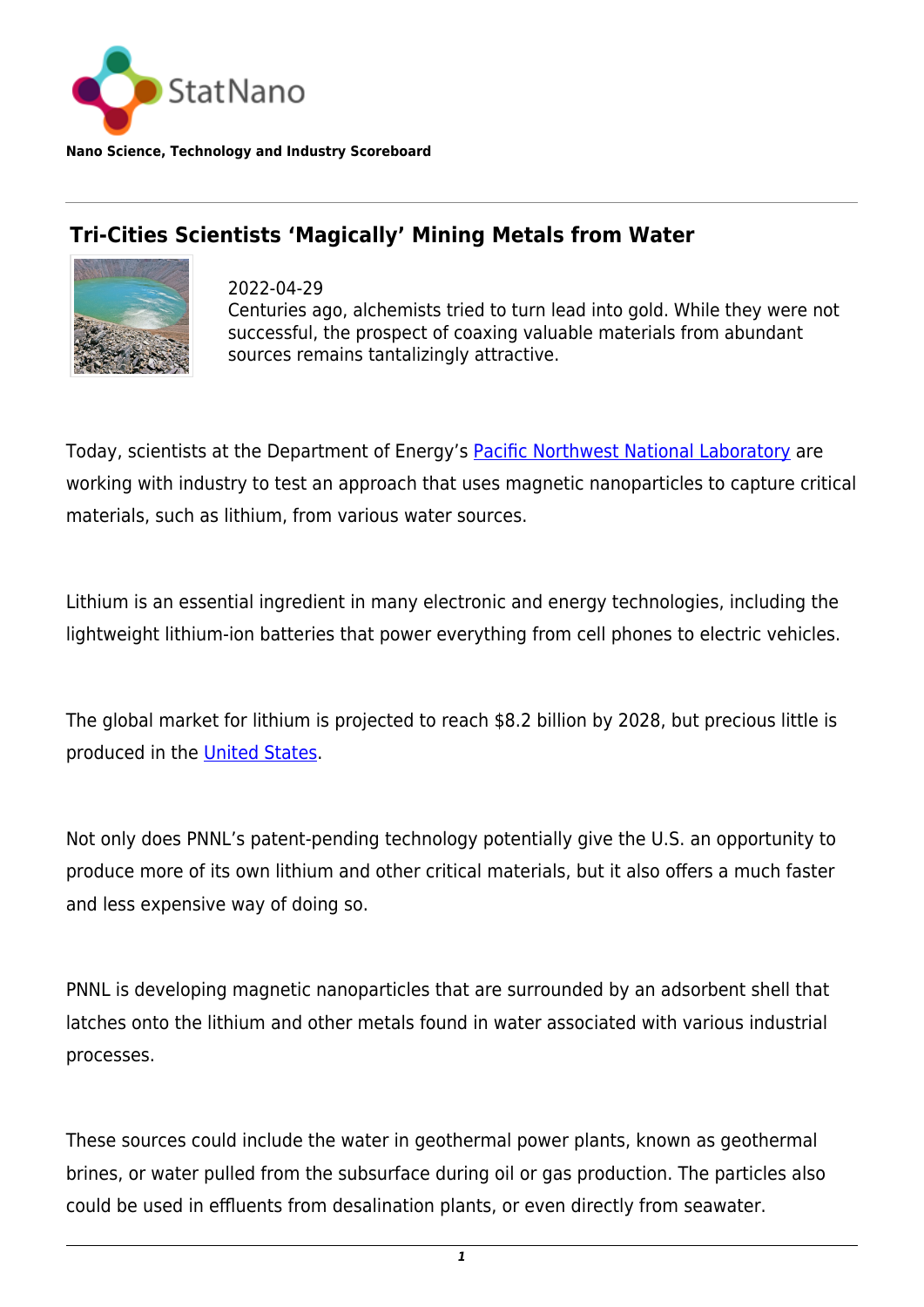Once the tiny, iron-based particles are added to the water, the lithium is drawn out of the water and binds to them.

Then, with the help of a magnet, the nanoparticles can be collected in just minutes with the lithium hitching a ride, no longer suspended in the liquid and ready for easy extraction. After the lithium is extracted, the recharged nanoparticles can be used again.

This technology offers a promising alternative to conventional extraction methods that pump groundwater into large, costly evaporating ponds.

Those processes can take months or even years and impact groundwater management in the arid regions where they are mainly deployed.

While the PNNL process goes to work immediately, today's processes are a bit like waiting for the water to evaporate from a pitcher of lemonade in hopes of reclaiming the powdered mix settling at the bottom.

If this technology were deployed at geothermal plants, the value of recovered lithium could potentially increase the cost-effectiveness of this form of renewable energy, which uses water to capture the heat deep below the Earth's surface and then converts it into electricity.

PNNL is further developing this technology in a partnership with Moselle Technologies, which has licensed it and plans to pilot it in several locations.

This effort and the follow-on activities are great examples of how the national laboratories collaborate with commercial entities to transition lab research into real-world solutions.

For instance, researchers at PNNL are conducting long-duration tests of the magnetic separator system for potential use with oil and gas extraction processes, which could create an additional revenue stream to offset production costs.

*2*